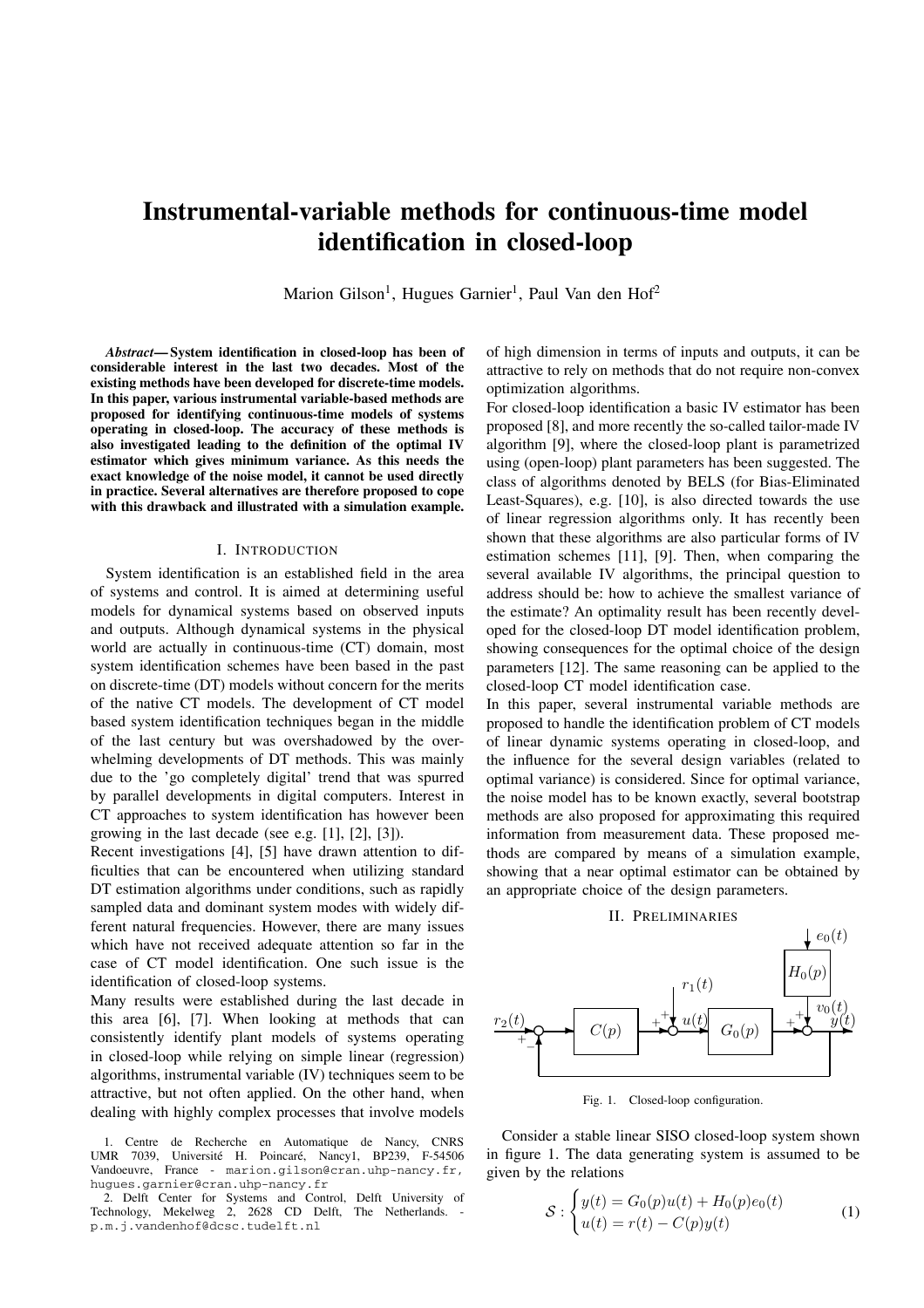The process is denoted by  $G_0(p) = B_0(p)/A_0(p)$  and the controller by  $C(p)$  where p is the differential operator  $(p = d/dt)$ .  $u(t)$  describes the process input signal,  $y(t)$ the process output signal. For ease of notation we also introduce the reference signal  $r(t) = r_1(t) + C(p)r_2(t)$ . Moreover, it is also assumed that the CT signals  $u(t)$  and  $y(t)$  are uniformly sampled at  $T_s$ . A colored disturbance is acting on the loop. This noise term represented by  $v_0(t) =$  $H_0(p)e_0(t)$  has in the light of the spectral factorisation theorem been modelled as filtered white noise. The external signal  $r(t)$  is assumed to be uncorrelated with the noise disturbance  $v_0(t)$ .

In order to avoid the mathematical difficulties due to the manipulation of a CT noise, it has been chosen to use a particular modelling for the noise contribution (by following the same reasoning as in [13]). Let  $T_s$  denotes the sampling period and assume that  ${e_{0k}}$  is a zero-mean normally distributed DT noise sequence with covariance

$$
\mathbb{E}\{e_{0i}e_{0j}^T\} = \lambda_0 \delta_{ij} \tag{2}
$$

In addition, we assume that  $e_0(t) = e_0(kT_s)$  for  $kT_s \leq$  $t < (k + 1)T_s$ , i.e.  $e_0(t)$  is assumed constant during the sampling interval. According to standard time series analysis, it follows that the spectral density of  $\{e_{0k}\}\$ is constant in the frequency range  $[-\pi/T_s \ \pi/T_s]$ . As the Fourier transform of the sampled signal is periodic with a period equal to the sampling frequency  $\omega_s = 2\pi/T_s$ , we conclude that the noise sequence  ${e_{0k}}$  has constant spectral density for all frequencies smaller than  $\omega_s$ . This noise model can then describe any rational spectral density for the sampled noise process in the relevant frequency range  $[-\pi/T_s \ \pi/T_s]$  [13], [14].

The CT model identification problem is to find estimates of  $G_0(p)$  from finite sequences  $\{r_k\}_{k=1}^N$ ,  $\{u_k\}_{k=1}^N$ ,  $\{y_k\}_{k=1}^N$ <br>of external input and output DT data. The model to be of external, input and output DT data. The model to be identified is then described by the following equation

$$
\mathcal{M}: y(t_k) = G(p, \theta)u(t_k) + H(p, \theta)e(t_k), \qquad (3)
$$

where  $e(t_k)$  is a discrete-time white noise, with zero mean and variance  $\lambda$ . A parametrized process model is considered

$$
\mathcal{G}: G(p,\theta) = \frac{B(p,\theta)}{A(p,\theta)} = \frac{b_0 + b_1 p + \dots + b_{n_b} p^{n_b}}{a_0 + a_1 p + \dots + p^{n_a}} \qquad (4)
$$

where  $n_b$ ,  $n_a$  denote the orders of the numerator and denominator of the process respectively and with the pair  $(A, B)$ assumed to be coprime. The process model parameters are stacked columnwise in the parameter vector

$$
\theta = [a_{n_a-1} \cdots a_0 \ b_{n_b} \cdots b_0]^T \in \mathbb{R}^{n_a + n_b + 1}.
$$
 (5)

The numerator and denominator orders  $n_b$  and  $n_a$  are supposed to be known. The controller  $C(p)$  is also assumed to be known and given by

$$
C(p) = \frac{Q(p)}{P(p)} = \frac{q_0 + q_1 p + \dots + q_{n_q} p^{n_q}}{p_0 + p_1 p + \dots + p^{n_p}}
$$
 (6)

with the pair  $(P, Q)$  assumed to be coprime. In the following, the closed-loop system is assumed to be asymptotically stable and  $r(t)$  is a signal that is persistently exciting of sufficient high order.

## III. CONTINUOUS-TIME MODEL IDENTIFICATION IN CLOSED-LOOP

Let us first consider the data generating system. From (1), it can also be written as

$$
y^{(n_a)}(t_k) = \phi^T(t_k)\theta_0 + v_0(t_k)
$$
 (7)

where

$$
\phi^{T}(t_{k}) = [-y^{(n_{a}-1)}(t_{k})\cdots - y(t_{k})u^{(n_{b})}(t_{k})\cdots u(t_{k})]
$$
 (8)

and  $v_0(t_k) = A_0(p)H_0(p)e_0(t_k)$ .  $x^{(i)}(t_k)$  denotes the *i*th time-derivative of the CT signal  $x(t)$  at time-instant  $t_t$ . time-derivative of the CT signal  $x(t)$  at time-instant  $t_k$ . There are two main time-domain approaches to estimate a CT model. The first is to estimate from the sampled data an initial DT model and then convert it into a CT model. The second approach consists in identifying directly a CT model from the DT data. In comparison with the DT counterpart, CT model identification raises several technical issues. The first point is related to implementation. Unlike the difference equation model, the differential equation model is not a linear combination of samples of only the measurable process input and output signals. It also contains input and output time-derivatives which are not available as measurement data in most practical cases. Various types of CT filters have been devised to circumvent the need to reconstruct these time-derivatives [3]. The CONtinuous-Time System IDentification (CONTSID) toolbox has been developed on the basis of these methods [15].

Suppose that a causal stable analog filter with Laplace transfer function  $F(s)$  of minimal order  $n_a$  is selected. By passing both input and output measurements  $u(t)$  and  $y(t)$ through this filter, the time-derivatives of the filtered signals may be obtained. This operation is applied to model (3) at the time instant  $t = t_k$  leading to the expression of the equation error

$$
\varepsilon_f(t_k) = y_f^{(n_a)}(t_k) - \phi_f^T(t_k)\theta \tag{9}
$$

with

$$
\phi_f^T(t_k) = [-y_f^{(n_a - 1)}(t_k) \cdots - y_f(t_k) u_f^{(n_b)}(t_k) \cdots u_f(t_k)]
$$
  

$$
y_f(t_k) = F(p)y(t_k), \quad u_f(t_k) = F(p)u(t_k)
$$
 (10)

or by using inverse Laplace transform  $\mathcal{L}^{-1}$ 

$$
y_f^{(i)}(t) = \mathcal{L}^{-1}[s^i F(s)Y(s)], \ u_f^{(i)}(t) = \mathcal{L}^{-1}[s^i F(s)U(s)]
$$

For simplicity, it has been assumed that the differential equation model (3) is initially at rest. Note however that in the general case the initial condition terms do not vanish in equation (9). Whether they require estimation or they can be neglected depends upon the selected signal pre-processing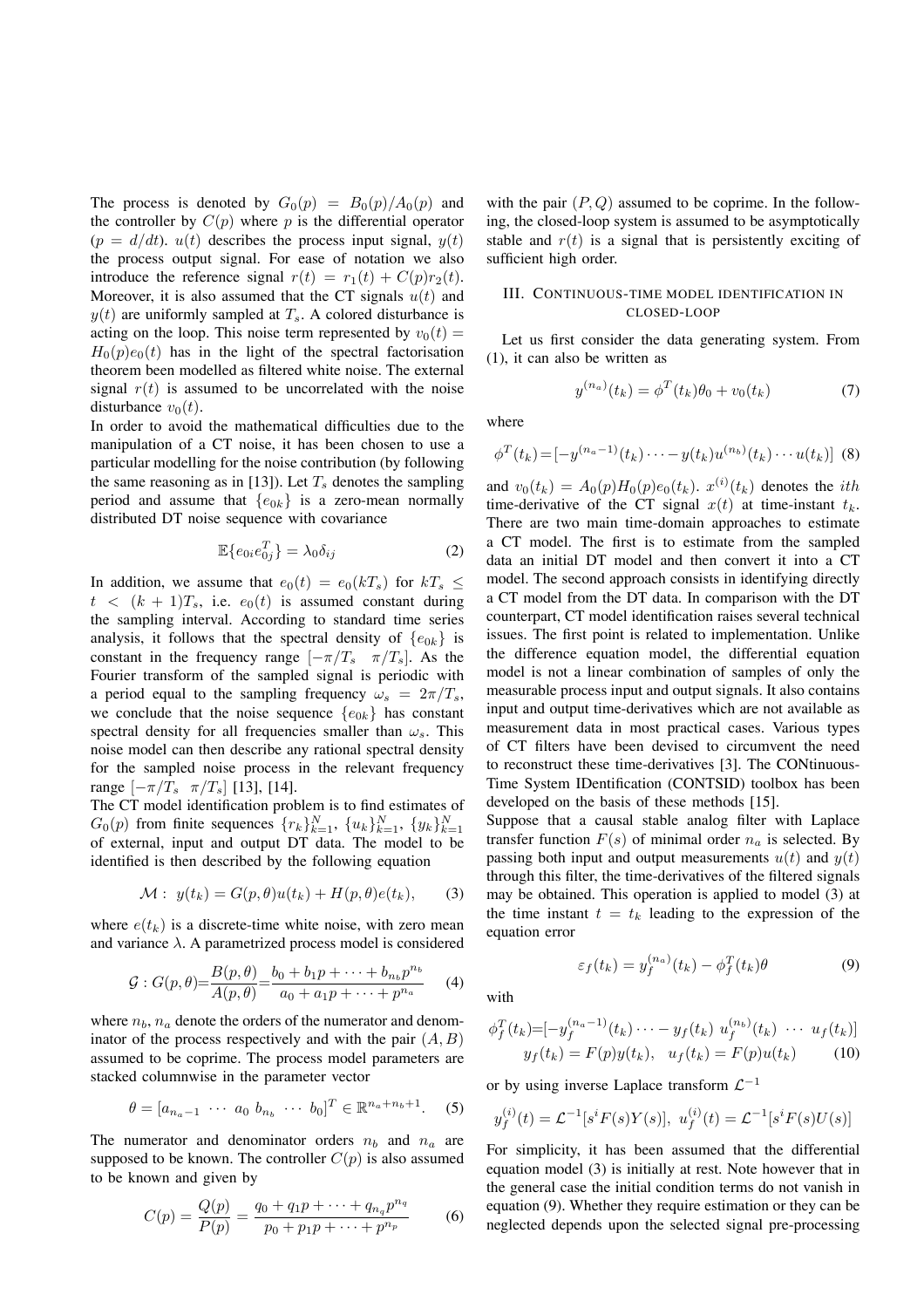method. There is much choice for the pre-filter. Four typical filters are as follows [3]:

$$
F_1(s) = \left(\frac{\beta}{s+\lambda}\right)^{n_{\alpha}} \qquad F_2(s) = \left(\frac{\beta}{s+\lambda}\right)^{n_{\alpha}+1} \quad (11)
$$

$$
F_3(s) = \left(\frac{1}{s}\right)^{n_\alpha} \qquad F_4(s) = \left(\frac{1 - e^{-lT_s s}}{s}\right)^{n_\alpha} \quad (12)
$$

where  $F_1(s)$  and  $F_2(s)$  represent the filters used in the case of the minimal order multiple filter method and generalised Poisson Moment Functional (*gpmf*) approach respectively;  $F_3(s)$  denotes the usual multiple integral operation while  $F_4(s)$  is referred to a linear integral filter (*lif*).

## IV. BASIC INSTRUMENTAL VARIABLE ESTIMATORS

The open-loop process transfer function parameters  $\theta$ can be estimated using a basic instrumental variable (IV) estimator. The CT version of the basic IV estimate of  $\theta$  is given by

$$
\hat{\theta}_{iv} = sol \left\{ \frac{1}{N} \sum_{k=1}^{N} F(p) z(t_k) F(p) [y(t_k)^{n_a} - \phi^T(t_k) \theta] = 0 \right\}
$$
 (13)

where N denotes the number of data and  $z(t_k)$  gathered the instruments. In contrast with the DT model identification scheme, a filter already appears in the basic IV in order to handle the derivatives of the input/ouput signals. For this particular reason, the instruments  $z(t_k)$  have also to be filtered by  $F(p)$  to get the unknown derivatives of the instrumental variable signal.

## *A. Consistency properties*

By inserting (7) filtered by  $F(p)$  into (13) and using the filtered signals, the following well-known equation is obtained

$$
\hat{\theta}_{iv} = \theta_0 + \left[ \sum_{k=1}^{N} z_f(t_k) \phi_f^T(t_k) \right]^{-1} \left[ \sum_{k=1}^{N} z_f(t_k) v_{0f}^T(t_k) \right] (14)
$$

where  $v_{0f}(t_k) = F(p)v_0(t_k)$ . It can be deduced from the previous equation that  $\hat{\theta}_{iv}$  is a consistent estimate of  $\theta$  if<sup>1</sup>

$$
\begin{cases}\n\bar{E}[z_f(t_k)\phi_f^T(t_k)] \text{ is nonsingular} \\
\bar{E}[z_f(t_k)v_{0f}^T(t_k)] = 0\n\end{cases}
$$
\n(15)

Different IV variants are obtained by different choices of the instruments  $z(t_k)$ , respecting the conditions given by (15).

# *B. Covariance properties*

The asymptotic distribution of the parameter (13) estimated by an IV type of method has been extensively investigated in the open-loop DT context (e.g. [17], [16]). More recently, this work has also been carried out to the closed-loop DT model identification framework [12]. By considering equation (13), the former results can be applied

<sup>1</sup>The notation  $\overline{E}$ [.] =  $\lim_{N \to \infty} \frac{1}{N} \sum_{k=1}^{N} E$ [.] is adopted from the prediction error framework of [16]

to the case of the CT model estimate given by (3). As a result, under the assumptions formulated in section II and  $G_0 \in \mathcal{G}, \hat{\theta}_{iv}$  is asymptotically Gaussian distributed

$$
\sqrt{N}(\hat{\theta}_{iv} - \theta^*) \stackrel{dist}{\rightarrow} \mathcal{N}(0, P_{iv})
$$
 (16)

with  $\theta^*$  represents the limit of  $\hat{\theta}_{iv}$  when  $N \to \infty$  and where the covariance matrix is given by

$$
P_{iv} = \lambda_0 [\bar{E}z_f(t_k)\phi_f^T(t_k)]^{-1} [\bar{E}z_{fT}(t_k)z_{fT}^T(t_k)]
$$

$$
[(\bar{E}z_f(t_k)\phi_f^T(t_k))^{-1}]^T
$$
 (17)

with  $z_{fT}(t_k)=H_0(p)A_0(p)z_f(t_k)$ ,  $\lambda_0$  variance of  $\{e_0(t_k)\}.$ 

# V. EXTENDED INSTRUMENTAL VARIABLE ESTIMATORS

In CT model identification, the extended-IV estimate of  $\theta$  is obtained by pre-filtering the input and output data appearing in (13) and by generalizing the so-called basic IV estimates of  $\theta$  by using an augmented instrument  $z(t_k) \in$  $\mathbb{R}^{n_z}$  ( $n_z \geq n_a + n_b + 1$ ) so that an overdetermined system of equations is obtained

$$
\hat{\theta}_{xiv} = \arg \min_{\theta} \left\| \left[ \sum_{k=1}^{N} z_f(t_k) L(p) \phi_f(t_k) \right] \theta \right\|_{Q} - \left[ \sum_{k=1}^{N} z_f(t_k) L(p) y_f^{n_a}(t_k) \right] \right\|_{Q}^{2}
$$
\n(18)

where  $L(p)$  is a stable pre-filter, and  $||x||_Q^2 = x^T Q x$ , with Q a positive definite weighting matrix. The estimate is then obtained by solving a least-squares problem. This extended-IV gives a parameter estimator that requires more computations than the basic-IV. However, the enlargement of the IV vector could be used for improving the accuracy of the parameter estimates [17].

## *A. Consistency properties*

The consistency conditions are easily obtained by generalizing (15) to the estimator (18):  $\bar{E}[z_f(t_k)L(p)\phi_f^T(t_k)]$  is<br>nonsingular and  $\bar{F}[z_f(t_k)L(p)e^{jT}(t_k)] = 0$ nonsingular and  $\bar{E}[z_f(t_k)L(p)v_{0f}^T(t_k)] = 0.$ 

## *B. Covariance properties*

The asymptotic distribution of parameter vector (18) is obtained by following the same reasoning as in section IV-B. Therefore, by considering the assumptions given in section II, equation (18), and under the assumption  $G_0 \in \mathcal{G}$ ,  $\theta_{eiv}$  is asymptotically Gaussian distributed

$$
\sqrt{N}(\hat{\theta}_{xiv} - \theta^*) \stackrel{dist}{\rightarrow} \mathcal{N}(0, P_{xiv})
$$
 (19)

where the covariance matrix is given by

$$
P_{xiv} = \lambda_0 [R^TQR]^{-1}R^TQ[\bar{E}z_{fT}(t_k)z_{fT}^T(t_k)]QR[R^TQR]^{-1}
$$
  
with  $R = \bar{E}z_f(t_k)L(p)\tilde{\phi}_f^T(t_k)$ , where  $\tilde{\phi}_f^T(t_k)$  is the noise-  
free part of  $\phi_f(t_k)$  and  $z_{fT}(t) = L(p)H_0(p)A_0(p)z_f(t)$ .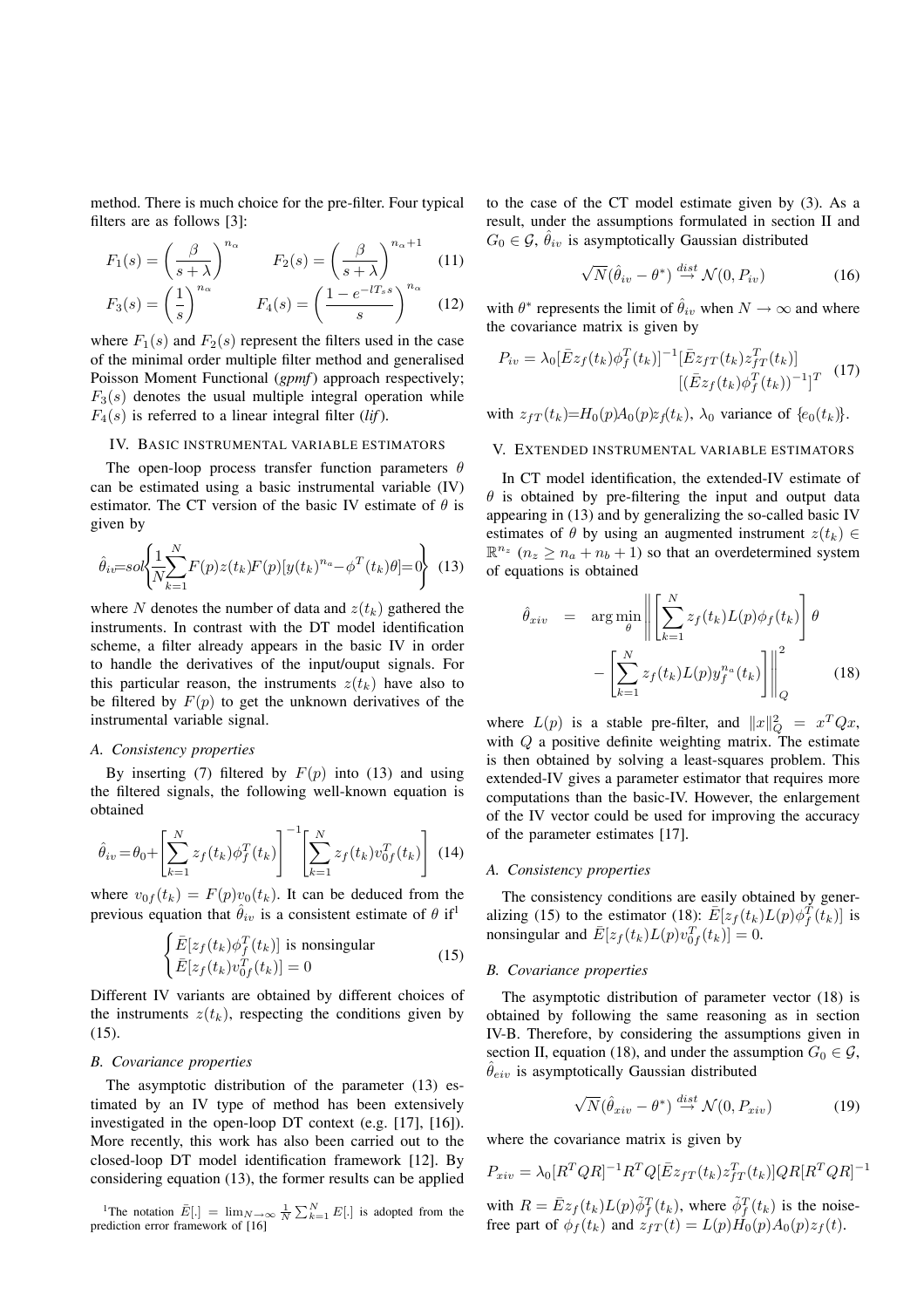#### VI. OPTIMAL INSTRUMENTAL VARIABLE ESTIMATORS

## *A. Theoretical results*

The choice of the instruments  $z(t)$ , of  $n_z$ , of the weighting matrix  $Q$  and of the prefilter  $L(q)$  may have a considerable effect on the covariance matrix  $P_{tiv}$ . In the open-loop DT situation the lower bound of  $P_{xiv}$  for any unbiased identification method is given by the Cramer-Rao bound [16], [18]. Optimal choices of the above mentioned design variables exist so that  $P_{xiv}$  reaches the Cramer Rao bound. For the closed-loop case, this type of reasoning is not viable for IV estimates, as the objective of reaching minimum variance conflicts with the restriction that instruments and noise should be uncorrelated. However it has been shown in [8] that there indeed exists a minimum value of the covariance matrix  $P_{xiv}$  as a function of the design variables  $z(t)$ ,  $L(q)$  and Q, under the restriction that  $z(t)$  is a function of the external signal  $r(t)$  only. All these works rely on the use of a DT model. However, even in the CT identification case, the covariance matrix can be optimized with respect to the design variables. By following the same reasoning as in the DT case, the covariance matrix optimal value is given by

$$
P_{xiv} \ge P_{xiv}^{opt}, P_{xiv}^{opt} = \lambda_0 \left\{ \bar{E} \left[ \left( A_0(p) H_0(p) \right)^{-1} \tilde{\phi}_f^T(t_k) \right]^T \right. \\ \left. \left[ \left( A_0(p) H_0(p) \right)^{-1} \tilde{\phi}_f^T(t_k) \right] \right\}^{-1}, \tag{20}
$$

 $P_{eiv}^{opt}$  is then obtained by taking e.g.

$$
z_f(t_k) = \left[ (A_0(p)H_0(p))^{-1} \tilde{\phi}_f^T(t_k) \right]^T, \ n_z = n_a + n_b + 1,
$$
  
\n
$$
Q = I, \ L(p) = [A_0(p)H_0(p)]^{-1}.
$$
\n(21)

Then, the optimal IV estimator can only be obtained if the true noise (and process) model  $A_0(p)H_0(p)$  is exactly known and therefore optimality cannot be achieved exactly in practice. A solution to cope with this problem is to use bootstrapping methods, as it will be discussed in the next section.

**Remark.** In this framework, the filter  $F(p)$  is supposed to be fixed *a priori* by the user and by the way, it is not included into the design variables of the method.

#### *B. Approximate implementations*

As the optimal IV method cannot be achieved in practice, approximate implementations of the optimal IV method will be considered. For this purpose one will need to take care that firstly a model of  $A_0H_0$  is available in order to construct the prefilter  $L(q)$  and the instruments  $z(t)$ , and secondly a first model of  $G_0(q)$  is needed to compute the noise free part of the regressor  $\phi(t)$ .

The choice of the instruments and prefilter in the IV method affects the asymptotic variance, while consistency properties are generically secured. This suggests that minor deviations from the optimal value (which is not available

in practice) will only cause second-order effects in the resulting accuracy. Therefore it is considered to be sufficient to use consistent, but not necessarily efficient estimates of the dynamics and of the noise when constituting the instrument and the prefilter [16].

Additionally for obtaining the necessary preliminary models a restriction is made to linear regression estimates in order to keep computational procedures simple and tractable.

*1) First solution:* Several bootstrap IV methods have been proposed, in an attempt to approximate the optimal IV method, see e.g.[19], [18], [16] for the open-loop situation and [12] for the closed-loop one. A first solution consists in extending one of these algorithms to the CT situation. Here is developed the application of the IV4 method [16] to the CT closed-loop framework. The only difference between open-loop and closed-loop cases is that in the latter, also the input is correlated with the noise. Therefore, the instruments have to be uncorrelated with  $u(t)$  but correlated with the noise-free part of  $u(t)$ . Moreover, according to section II, CT models are estimated to represent the transfers between the filtered output  $(y_f(t_k))$  and the filtered excitation signal  $(r_f(t_k))$  as well as for the transfer between the filtered input  $(u_f(t_k))$  and the filtered excitation-signal  $(r_f(t_k))$ ; but DT models are used to estimate the noise contribution.

#### *Method clivc4.*

1) Write the model structure as a linear regression

$$
\hat{y}_f^{(n_a)}(t_k, \theta) = \phi_f^T(t_k)\theta.
$$
\n(22)

Estimate  $\theta$  by a least-squares method and get  $\hat{\theta}_{ls}$ along with the corresponding CT transfer function  $G_{ls}(p)$ .

2) Generate the instruments  $z_{fls}(t_k)$  as

$$
\tilde{y}_{fls}(t_k) = \frac{C(p)\hat{G}_{ls}(p)}{1 + C(p)\hat{G}_{ls}(p)} r_f(t_k)
$$
\n(23)

$$
\tilde{u}_{fls}(t_k) = \frac{1}{1 + C(p)\hat{G}_{ls}(p)} r_f(t_k)
$$
\n
$$
\tilde{u}_{rls}(t_k) = \frac{1}{\tilde{u}_{rls}(t_k)} \tilde{G}_{ls}(t_k)
$$
\n(24)

$$
z_{fls}(t_k) = [-\tilde{y}_{fls}(t_{k-1}) \cdots - \tilde{y}_{fls}(t_{k-n_a})
$$

$$
\tilde{u}_{fls}(t_{k-1}) \cdots \tilde{u}_{fls}(t_{k-n_b})]^T
$$
(25)

 $z_{\text{fls}}(t_k)$  represents the noise-free part of the regressor  $\phi_f(t_k)$ . Determine the IV estimate of  $\theta$  in (22) as

$$
\hat{\theta}_{iv} = \hat{R}_{z_{fls}\phi_f}^{-1} \hat{R}_{z_{fls}y_f} \tag{26}
$$

The corresponding estimated transfer function is given by  $\hat{G}_{iv}(p) = \frac{\hat{B}_{iv}(p)}{\hat{A}_{iv}(p)}$ .

3) Let  $\hat{w}(t_k) = y_f^{(n_a)}(t_k) - \phi_f(t_k)\hat{\theta}_{iv}$ . This equation<br>holds for the CT case, and therefore it is still true at holds for the CT case, and therefore it is still true at the sampling instants. By the way, an AR model of order  $2n_a$  can be postulated for  $\hat{w}(t_k)$ :  $L(q^{-1})\hat{w}(t_k) =$  $e(t_k)$ .

Estimate  $L(q^{-1})$  using a least-squares method and denote the result by  $\hat{L}(q^{-1})$ .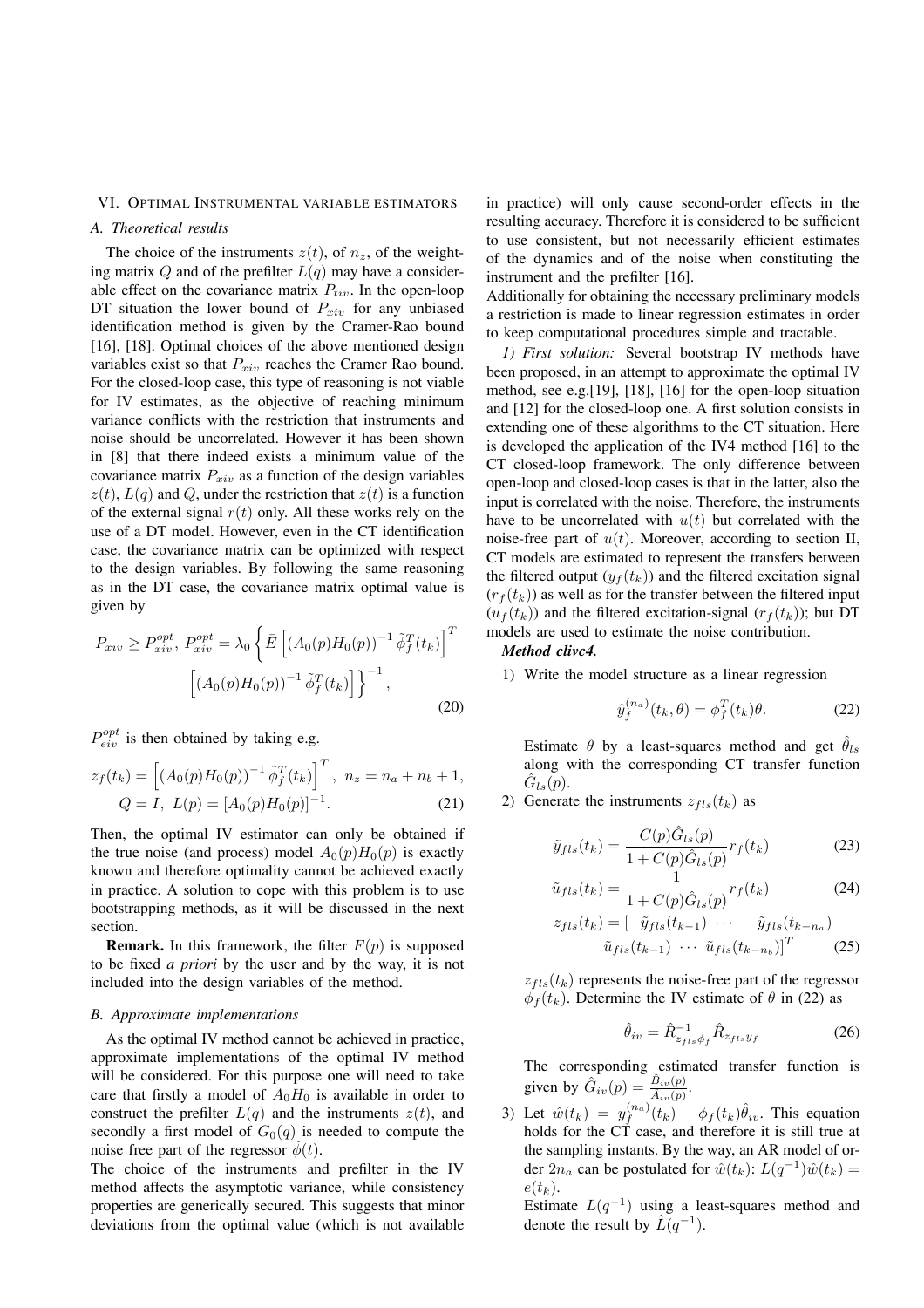4) Generate the instruments  $z_{fiv}(t_k)$  as

$$
z_{fiv}(t_k) = \left[ -\tilde{y}_{fiv}(t_{k-1}) \cdots - \tilde{y}_{fiv}(t_{k-n}) \right]
$$

$$
\tilde{u}_{fiv}(t_{k-1}) \cdots \tilde{u}_{fiv}(t_{k-n}) \right]^T \quad (27)
$$

with  $\tilde{y}_{fiv}(t_k)$  and  $\tilde{u}_{fiv}(t_k)$  computed as in equations (23)-(24) on the basis of  $\hat{G}_{iv}(p)$ . Using these instruments  $z_{fiv}(t_k)$  and the prefilter  $\hat{L}(q^{-1})$ , determine the IV estimate of  $\theta$  in (22) as

$$
\hat{\theta}_{M_1} = \hat{R}_{z_{fiv}\phi_{fT}}^{-1} \hat{R}_{z_{fiv}y_{fT}},
$$
\n(28)

where 
$$
\phi_{fT}(t_k) = \hat{L}(q^{-1})\phi_f(t_k)
$$
 and  $y_{fT}(t_k) = \hat{L}(q^{-1})y_f(t_k)$ .  
2) Second solution: It has been shown previously that a

first consistent estimation of the noise and process models has to be known in order to construct the instruments and the pre-filter. Since, the second order statistical property is not of crucial importance, a simple solution consists in estimating these models by using a least-squares estimator. The result will be obviously biased but the final estimate will not be affected by an inaccurate model obtained in this first step. Furthermore, in order to simplify the procedure and to avoid the noise modelling, it was chosen to restrict the second algorithm to the ARX models. In this particular case, the pre-filter  $L(p)$  (eq (21)) is equal to 1.

*Method clivc3.*

1) Write the model structure as a linear regression (eq. (22)), and estimate  $\theta$  by a least-squares method. Then, get  $\hat{\theta}_{ls}$  along with the process and noise models  $\hat{G}_{ls}(p) = \frac{\hat{B}_{ls}(p)}{\hat{A}_{ls}(p)}$ ,  $\hat{H}_{ls}(p) = \frac{1}{\hat{A}_{ls}(p)}$  respectively. 2) Compute the noise-free part of the regressor

$$
\tilde{\phi}_f(t_k) = [-\tilde{y}_{fls}(t_{k-1}) \cdots - \tilde{y}_{fls}(t_{k-n_a})]
$$

 $\tilde{u}_{fls}(t_{k-1}) \cdots \tilde{u}_{fls}(t_{k-n_b})]^T$ with  $\tilde{y}_{fls}(t_k)$  and  $\tilde{u}_{fls}(t_k)$  computed as in (23)-(24). Generate the instruments as  $z_f(t_k) = \phi_f(t_k)$ .

3) Using the instrument  $z_f(t_k)$ , determine the IV estimate in (22) as

$$
\hat{\theta}_{M_2} = \hat{R}_{z_f \phi_f}^{-1} \hat{R}_{z_f y_f}.
$$
 (29)

## VII. EXAMPLE

The following numerical example is used to compare the performances of the proposed approaches. The process to be identified is described by equation (1), where

$$
G_0(p) = \frac{p+1}{p^2 + p - 2}, \quad C(p) = \frac{10p + 15}{p}
$$
 (30)

and  $v_0(t_k) = H_0(p)e_0(t_k)$  is a white Gaussian noise. The excitation is chosen to be a pseudo-random binary signal of excitation is chosen to be a pseudo-random binary signal of maximum length generated from a shift register of order 9 and a clock period equals to 8. The sampling period  $T_s$  is chosen equal to 1 ms.

From the comparative studies recently presented [3], the generalized Poisson moment functionals (*gpmf*) approach can be considered as one of the more efficient method to

handle the time-derivative problem. This latter has been therefore associated with the two estimators (*clivc4*, *clivc3*) presented above. To illustrate the effectiveness of the algorithms and to investigate their performances, some Monte Carlo simulations of 200 runs with about 4000 data points have been performed for a signal to noise ratio

$$
SNR = 10 \log \left(\frac{P_{y_d}}{\sigma_e^2}\right) = 0 \text{ dB},\tag{31}
$$

where  $\sigma$  denotes the standard deviation.  $P_{y_d}$  denotes the average power of the noise-free output fluctuation.

The *gpmf* transform of minimal order 3 has been applied and the Poisson filter coefficients have been set to  $\lambda = \beta =$ 1 (see  $F_2(s)$  in equation (11)).

The process parameters are estimated by using methods *clivc4* and *clivc3*. Moreover, the results stemmed from the first closed-loop IV method developed by [8] and adapted to the CT model identification are also analyzed. This methods referenced as *clivc*, has been first presented in [20] and consists in using the reference signal time-derivatives as instruments; the estimate is thus given by

$$
\hat{\theta}_{cliv} = \left[\sum_{i=1}^{N} \zeta_f(t_k) \phi_f^T(t_k)\right]^{-1} \sum_{i=1}^{N} \zeta_f(t_k) y_f^{(n_a)}(t_k)
$$
\n(32)

$$
\zeta_f^T(t_k) = \begin{bmatrix} r_f^{n_a + n_b}(t_k) & \cdots & r_f(t_k) \end{bmatrix} \in \mathbb{R}^{n_a + n_b + 1} \quad (33)
$$

Furthermore, the results stemmed from the bias-eliminated least-squares method presented in [21] are also given for illustration purposes. This method is noted as *belsc*.

Bode diagrams of the 200 estimated CT models for the *clivc*, the *belsc*, *clivc4* and *clivc3* methods are plotted in figure 2. It can be seen that both near optimal IV techniques (*clivc4* and *clivc3*) are more accurate than the *bels*-based *gpmf* and the *clivc* algorithms. The proposed *clivc4* and *clivc3* methods give similar results and offer desirably accurate estimates, but in the particular case of an ARX model, the latter is numerically much cheaper to implement.

#### VIII. CONCLUSION

The identification problem of CT models of linear dynamic systems operating in closed-loop has been addressed in this paper by using closed-loop dedicated methods based on the instrumental variable techniques. Several closedloop IV estimators have been studied along with their explicit expression for the covariance matrix of estimation errors. It is then shown that a minimal value of this covariance matrix can be achieved for a particular choice of instruments and prefilters. This minimal value requires the knowledge of the true system parameters and is therefore not reachable in practice. Several methods have thus been developed to determine the design parameters which allow to approximate the optimal closed-loop IV estimator. These methods have been compared to the recently suggested BELS methods which are known to lead to unbiased plant